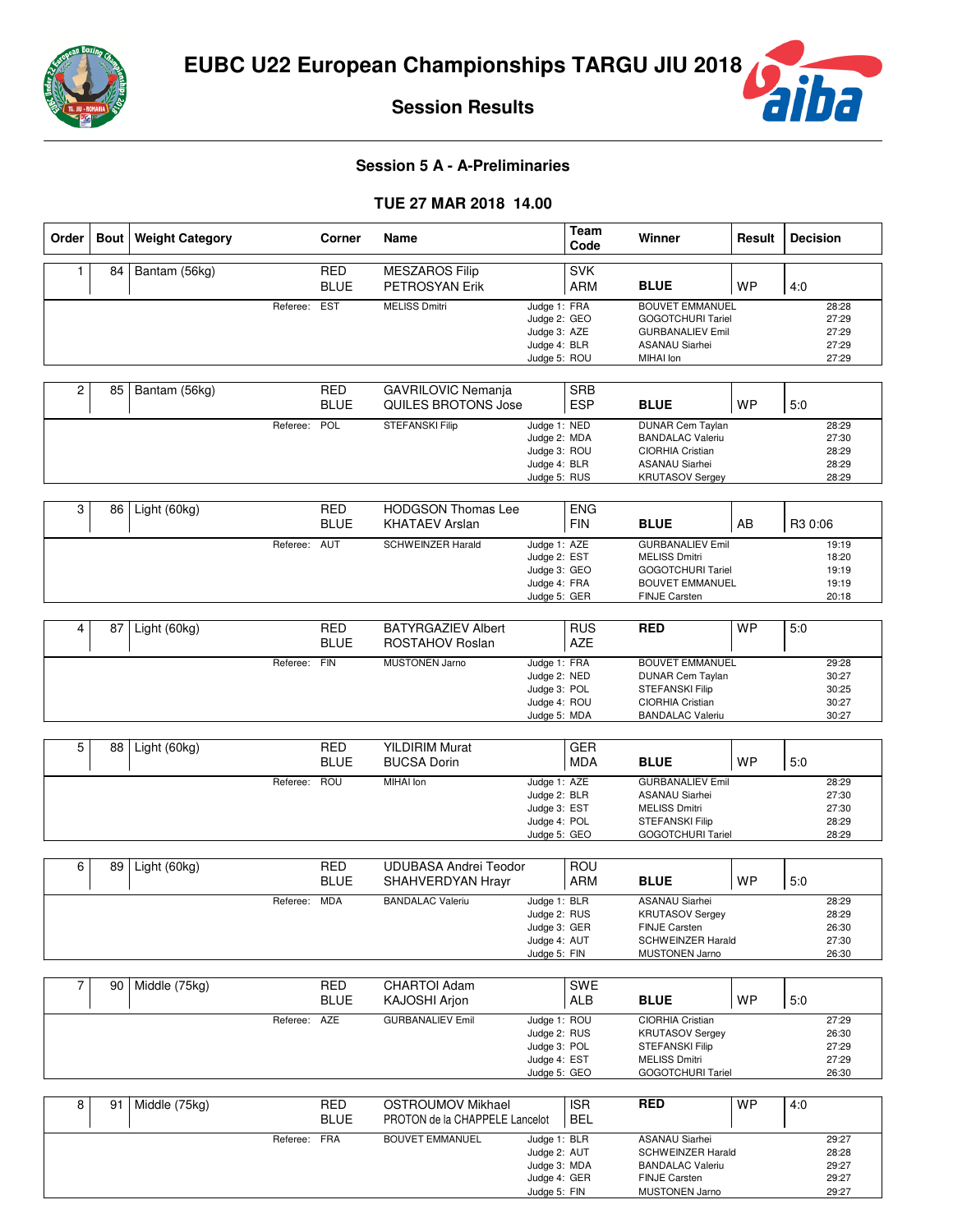

ba

Τ

T

T,

**Session Results**

## **Session 5 A - A-Preliminaries**

### **TUE 27 MAR 2018 14.00**

| Order           | <b>Bout</b> | <b>Weight Category</b> |          | Corner      | Name                         |                              | Team<br>Code | Winner                               | Result    | <b>Decision</b> |
|-----------------|-------------|------------------------|----------|-------------|------------------------------|------------------------------|--------------|--------------------------------------|-----------|-----------------|
| 9               | 92          | Middle (75kg)          |          | <b>RED</b>  | <b>DOSSAN Gabriel</b>        |                              | <b>IRL</b>   | <b>RED</b>                           | <b>WP</b> | 4:1             |
|                 |             |                        |          | <b>BLUE</b> | HAKOBYAN Hambardzum          |                              | ARM          |                                      |           |                 |
|                 |             |                        | Referee: | <b>RUS</b>  | <b>KRUTASOV Sergey</b>       | Judge 1: GEO                 |              | <b>GOGOTCHURI Tariel</b>             |           | 29:28           |
|                 |             |                        |          |             |                              | Judge 2: AUT                 |              | <b>SCHWEINZER Harald</b>             |           | 30:27           |
|                 |             |                        |          |             |                              | Judge 3: POL                 |              | <b>STEFANSKI Filip</b>               |           | 28:29           |
|                 |             |                        |          |             |                              | Judge 4: EST                 |              | <b>MELISS Dmitri</b>                 |           | 29:28           |
|                 |             |                        |          |             |                              | Judge 5: ROU                 |              | <b>CIORHIA Cristian</b>              |           | 30:27           |
| 10              | 93          | Middle (75kg)          |          | <b>RED</b>  | KHARABADZE Giorgi            |                              | <b>GEO</b>   | <b>RED</b>                           | <b>WP</b> | 5.0             |
|                 |             |                        |          | <b>BLUE</b> | <b>BALSYS Vytautas</b>       |                              | LTU          |                                      |           |                 |
|                 |             |                        | Referee: | <b>NED</b>  | <b>DUNAR Cem Taylan</b>      | Judge 1: BLR                 |              | <b>ASANAU Siarhei</b>                |           | 30:27           |
|                 |             |                        |          |             |                              | Judge 2: ROU                 |              | MIHAI Ion                            |           | 30:27           |
|                 |             |                        |          |             |                              | Judge 3: FIN                 |              | <b>MUSTONEN Jarno</b>                |           | 30:27           |
|                 |             |                        |          |             |                              | Judge 4: AZE                 |              | <b>GURBANALIEV Emil</b>              |           | 30:27           |
|                 |             |                        |          |             |                              | Judge 5: MDA                 |              | <b>BANDALAC Valeriu</b>              |           | 30:27           |
|                 | 94          |                        |          | <b>RED</b>  | <b>WILLIAMS Lewis</b>        |                              | <b>ENG</b>   |                                      |           |                 |
| 11              |             | Heavy (91kg)           |          |             |                              |                              |              |                                      |           |                 |
|                 |             |                        |          | <b>BLUE</b> | <b>FILIPI Toni</b>           |                              | CRO          | <b>BLUE</b>                          | <b>WP</b> | 3:2             |
|                 |             |                        | Referee: | <b>ROU</b>  | <b>CIORHIA Cristian</b>      | Judge 1: BLR                 |              | <b>ASANAU Siarhei</b>                |           | 27:30           |
|                 |             |                        |          |             |                              | Judge 2: GEO                 |              | GOGOTCHURI Tariel                    |           | 28:29           |
|                 |             |                        |          |             |                              | Judge 3: GER                 |              | <b>FINJE Carsten</b>                 |           | 30:27           |
|                 |             |                        |          |             |                              | Judge 4: POL                 |              | <b>STEFANSKI Filip</b>               |           | 29:28           |
|                 |             |                        |          |             |                              | Judge 5: RUS                 |              | <b>KRUTASOV Sergey</b>               |           | 27:30           |
| $\overline{12}$ | 95          | Heavy (91kg)           |          | <b>RED</b>  | <b>BOUAFIA Soheb</b>         |                              | <b>FRA</b>   |                                      |           |                 |
|                 |             |                        |          | <b>BLUE</b> | <b>ACAR Berat</b>            |                              | <b>TUR</b>   | <b>BLUE</b>                          | <b>WP</b> | 5:0             |
|                 |             |                        |          |             |                              |                              |              | <b>MELISS Dmitri</b>                 |           |                 |
|                 |             |                        | Referee: | <b>MDA</b>  | <b>BANDALAC Valeriu</b>      | Judge 1: EST                 |              | <b>MUSTONEN Jarno</b>                |           | 28:29<br>28:29  |
|                 |             |                        |          |             |                              | Judge 2: FIN<br>Judge 3: GER |              | <b>FINJE Carsten</b>                 |           | 28:29           |
|                 |             |                        |          |             |                              | Judge 4: ROU                 |              | MIHAI Ion                            |           | 28:29           |
|                 |             |                        |          |             |                              | Judge 5: AUT                 |              | <b>SCHWEINZER Harald</b>             |           | 26:30           |
|                 |             |                        |          |             |                              |                              |              |                                      |           |                 |
| 13              | 96          | Heavy (91kg)           |          | <b>RED</b>  | <b>ALIU Krenar</b>           |                              | <b>FIN</b>   |                                      |           |                 |
|                 |             |                        |          | <b>BLUE</b> | <b>MECHKOV Ivan Atanasov</b> |                              | <b>BUL</b>   | <b>BLUE</b>                          | <b>WP</b> | 5.0             |
|                 |             |                        | Referee: | FRA         | <b>BOUVET EMMANUEL</b>       | Judge 1: BLR                 |              | <b>ASANAU Siarhei</b>                |           | 28:29           |
|                 |             |                        |          |             |                              | Judge 2: NED                 |              | <b>DUNAR Cem Taylan</b>              |           | 27:30           |
|                 |             |                        |          |             |                              | Judge 3: ROU                 |              | CIORHIA Cristian                     |           | 28:29           |
|                 |             |                        |          |             |                              | Judge 4: RUS                 |              | <b>KRUTASOV Sergey</b>               |           | 28:29           |
|                 |             |                        |          |             |                              | Judge 5: GEO                 |              | <b>GOGOTCHURI Tariel</b>             |           | 28:29           |
| 14              | 97          | Heavy (91kg)           |          | <b>RED</b>  | <b>HORSKOV Serhii</b>        |                              | <b>UKR</b>   | <b>RED</b>                           | <b>WP</b> | 5:0             |
|                 |             |                        |          |             |                              |                              |              |                                      |           |                 |
|                 |             |                        |          | <b>BLUE</b> | SOCZYNSKI Michal             |                              | <b>POL</b>   |                                      |           |                 |
|                 |             |                        | Referee: | <b>FIN</b>  | <b>MUSTONEN Jarno</b>        | Judge 1: GER                 |              | <b>FINJE Carsten</b>                 |           | 30:27           |
|                 |             |                        |          |             |                              | Judge 2: MDA                 |              | <b>BANDALAC Valeriu</b>              |           | 30:27           |
|                 |             |                        |          |             |                              | Judge 3: EST                 |              | <b>MELISS Dmitri</b>                 |           | 30:27           |
|                 |             |                        |          |             |                              | Judge 4: ROU                 |              | MIHAI Ion<br><b>GURBANALIEV Emil</b> |           | 29:28<br>30:27  |
|                 |             |                        |          |             |                              | Judge 5: AZE                 |              |                                      |           |                 |

|     | Preferred winner        | ABD          | Abandon                        | <b>BDSQ</b> | Double Disqualification | DKO | Double Knockout |
|-----|-------------------------|--------------|--------------------------------|-------------|-------------------------|-----|-----------------|
| DSQ | <b>Disqualification</b> | ĸо           | Knockout                       | NC          | No Contest              | Rn  | Round number    |
| RSC | Referee Stops Contest   | <b>RSC-I</b> | Referee Stops Contest - Injury | wo          | Walkover                | WP  | Win on points   |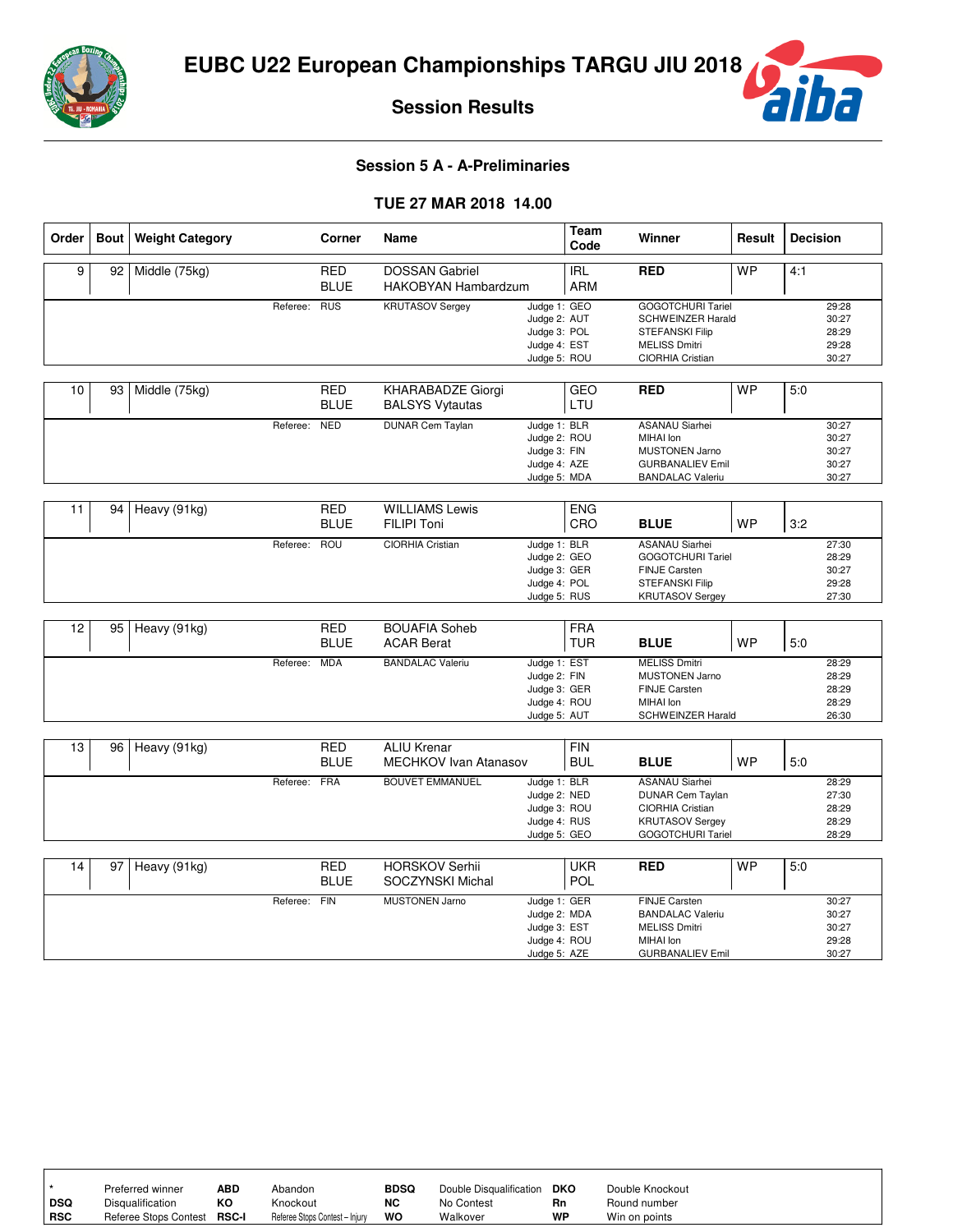

**Session Results**

# **Session 5 B - B-Preliminaries**

### **TUE 27 MAR 2018 14.00**

| Order          | <b>Bout</b> | <b>Weight Category</b> |              | Corner                    | Name                                              |                                                                              | <b>Team</b><br>Code      | Winner                                                                                                                           | Result     | <b>Decision</b>                           |
|----------------|-------------|------------------------|--------------|---------------------------|---------------------------------------------------|------------------------------------------------------------------------------|--------------------------|----------------------------------------------------------------------------------------------------------------------------------|------------|-------------------------------------------|
| 1              | 98          | Bantam (56kg)          |              | <b>RED</b><br><b>BLUE</b> | <b>SHADALOV Hamsat</b><br><b>ZENELI Krenar</b>    |                                                                              | <b>GER</b><br><b>ALB</b> | <b>RED</b>                                                                                                                       | <b>ABD</b> | R3 0:03                                   |
|                |             |                        | Referee:     | SWE                       | <b>OLANDER Mats</b>                               | Judge 1: BUL<br>Judge 2: ISR<br>Judge 3: IRL<br>Judge 4: ITA<br>Judge 5: SRB |                          | SIMEONOV NESHO FILIPOV<br><b>KURGINIAN Artur</b><br>ROONEY Philip<br>MAROGNA Antonio<br><b>VUCICEVIC Aleksandar</b>              |            | 20:18<br>20:18<br>20:18<br>20:18<br>20:17 |
| $\overline{c}$ | 99          | Bantam (56kg)          |              | <b>RED</b><br><b>BLUE</b> | <b>ALIEV Tayfur</b><br>di SERIO Raffaele          |                                                                              | <b>AZE</b><br><b>ITA</b> | <b>RED</b>                                                                                                                       | <b>WP</b>  | 4:1                                       |
|                |             |                        | Referee:     | <b>HUN</b>                | <b>HIDVEGI GYORGY</b>                             | Judge 1: ENG<br>Judge 2: CZE<br>Judge 3: CRO<br>Judge 4: SVK<br>Judge 5: LTU |                          | <b>KENNELLY Anthony</b><br><b>GASPAR Antonin</b><br><b>GUSTIN Edvardo</b><br>SIMON Radoslav<br><b>SNIUKSTA Gintaras</b>          |            | 28:29<br>29:28<br>29:28<br>29:28<br>29:28 |
| 3              | 100         | Light (60kg)           |              | <b>RED</b><br><b>BLUE</b> | <b>NAVERIANI Otar</b><br><b>HAMRAOUI Lounes</b>   |                                                                              | GEO<br><b>FRA</b>        | <b>RED</b>                                                                                                                       | <b>WP</b>  | 5.0                                       |
|                |             |                        | Referee:     | <b>UKR</b>                | <b>LAZAREV Dmitro</b>                             | Judge 1: ISR<br>Judge 2: IRL<br>Judge 3: BUL<br>Judge 4: CRO<br>Judge 5: SRB |                          | <b>KURGINIAN Artur</b><br><b>ROONEY Philip</b><br>SIMEONOV NESHO FILIPOV<br><b>GUSTIN Edvardo</b><br><b>VUCICEVIC Aleksandar</b> |            | 30:27<br>30:27<br>30:27<br>30:26<br>29:28 |
| 4              | 101         | Light (60kg)           |              | <b>RED</b><br><b>BLUE</b> | PETROSIAN Zoravor<br><b>RUSINOV Kiril</b>         |                                                                              | <b>UKR</b><br><b>BUL</b> | <b>RED</b>                                                                                                                       | <b>WP</b>  | 3:2                                       |
|                |             |                        | Referee:     | CZE                       | <b>GASPAR Antonin</b>                             | Judge 1: SRB<br>Judge 2: SVK<br>Judge 3: TUR<br>Judge 4: HUN<br>Judge 5: ENG |                          | <b>VUCICEVIC Aleksandar</b><br>SIMON Radoslav<br><b>SURHA Ismail</b><br><b>HIDVEGI GYORGY</b><br><b>KENNELLY Anthony</b>         |            | 29:28<br>30:27<br>28:29<br>29:28<br>28:29 |
| 5              | 102         | Light (60kg)           |              | <b>RED</b><br><b>BLUE</b> | <b>LIKOSIUNAS Gilvinas</b><br><b>EKINCI Necat</b> |                                                                              | LTU<br><b>TUR</b>        | <b>BLUE</b>                                                                                                                      | <b>WP</b>  | 5.0                                       |
|                |             |                        | Referee:     | <b>ITA</b>                | <b>MAROGNA Antonio</b>                            | Judge 1: ISR<br>Judge 2: SWE<br>Judge 3: BUL<br>Judge 4: UKR<br>Judge 5: CRO |                          | <b>KURGINIAN Artur</b><br><b>OLANDER Mats</b><br>SIMEONOV NESHO FILIPOV<br><b>LAZAREV Dmitro</b><br><b>GUSTIN Edvardo</b>        |            | 27:30<br>28:29<br>27:30<br>27:30<br>27:30 |
| 6              | 103         | Light (60kg)           |              | <b>RED</b>                | <b>ASANAU Dzmitry</b>                             |                                                                              | <b>BLR</b>               | <b>RED</b>                                                                                                                       | <b>WP</b>  | 5:0                                       |
|                |             |                        | Referee:     | <b>BLUE</b><br><b>ENG</b> | SIMEC Matej<br><b>KENNELLY Anthony</b>            | Judge 1: SVK<br>Judge 2: CZE<br>Judge 3: IRL<br>Judge 4: LTU<br>Judge 5: TUR | CRO                      | SIMON Radoslav<br><b>GASPAR Antonin</b><br>ROONEY Philip<br>SNIUKSTA Gintaras<br>SURHA Ismail                                    |            | 30:27<br>30:25<br>30:27<br>30:27<br>30:26 |
| $\overline{7}$ | 104         | Middle (75kg)          |              | <b>RED</b><br><b>BLUE</b> | RISIUC Oleg<br><b>BUJISIC Djordje</b>             |                                                                              | <b>MDA</b><br>SRB        | <b>BLUE</b>                                                                                                                      | <b>WP</b>  | 5:0                                       |
|                |             |                        | Referee:     | CRO                       | <b>GUSTIN Edvardo</b>                             | Judge 1: SWE<br>Judge 2: BUL<br>Judge 3: HUN<br>Judge 4: ITA<br>Judge 5: ISR |                          | <b>OLANDER Mats</b><br>SIMEONOV NESHO FILIPOV<br><b>HIDVEGI GYORGY</b><br>MAROGNA Antonio<br><b>KURGINIAN Artur</b>              |            | 27:30<br>27:30<br>27:30<br>27:30<br>27:30 |
| 8              | 105         | Middle (75kg)          |              | <b>RED</b><br><b>BLUE</b> | <b>SCHIERLE Silvio</b><br><b>HUSEYNOV Ismayil</b> |                                                                              | <b>GER</b><br>AZE        | <b>RED</b>                                                                                                                       | WP         | 5:0                                       |
|                |             |                        | Referee: ITA |                           | <b>MAROGNA Antonio</b>                            | Judge 1: SVK<br>Judge 2: ENG<br>Judge 3: UKR<br>Judge 4: LTU<br>Judge 5: SRB |                          | SIMON Radoslav<br><b>KENNELLY Anthony</b><br>LAZAREV Dmitro<br>SNIUKSTA Gintaras<br><b>VUCICEVIC Aleksandar</b>                  |            | 30:27<br>30:27<br>30:27<br>30:27<br>30:26 |

**Tha**